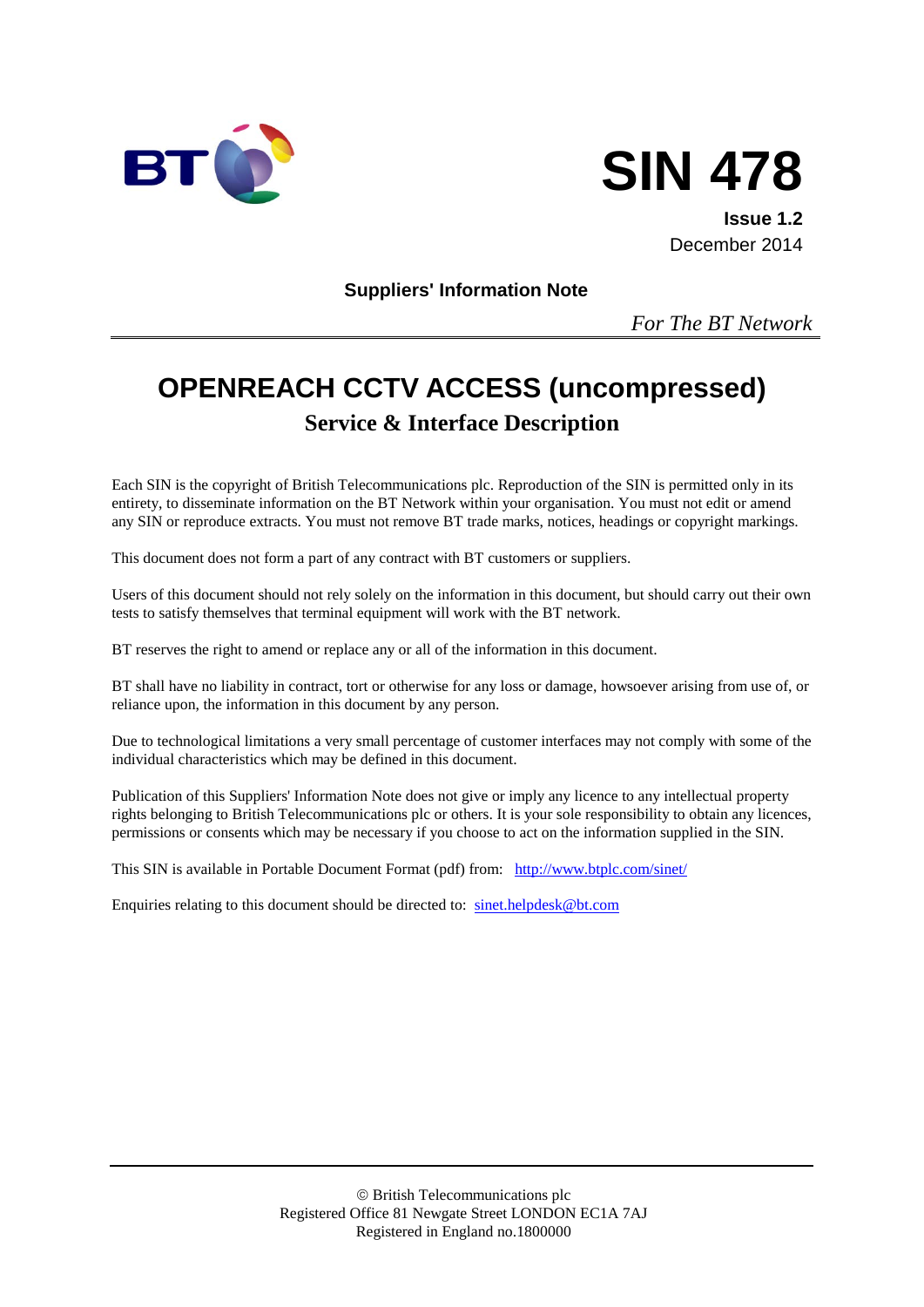### **CONTENTS**

| $\mathbf{1}$ .   |       |  |
|------------------|-------|--|
| $\overline{2}$ . |       |  |
| 2.1              |       |  |
| 2.2              |       |  |
| 3.               |       |  |
| 3.1              |       |  |
| 3.2              |       |  |
| 3.3              |       |  |
| 3.4              |       |  |
| 3.5              |       |  |
| 3.6              |       |  |
| 3.7              |       |  |
| 3.8              |       |  |
| $\mathbf{4}$     |       |  |
|                  | 4.1.1 |  |
|                  | 4.1.2 |  |
| 5 <sub>1</sub>   |       |  |
| 6.               |       |  |
| 7.               |       |  |
| 8.               |       |  |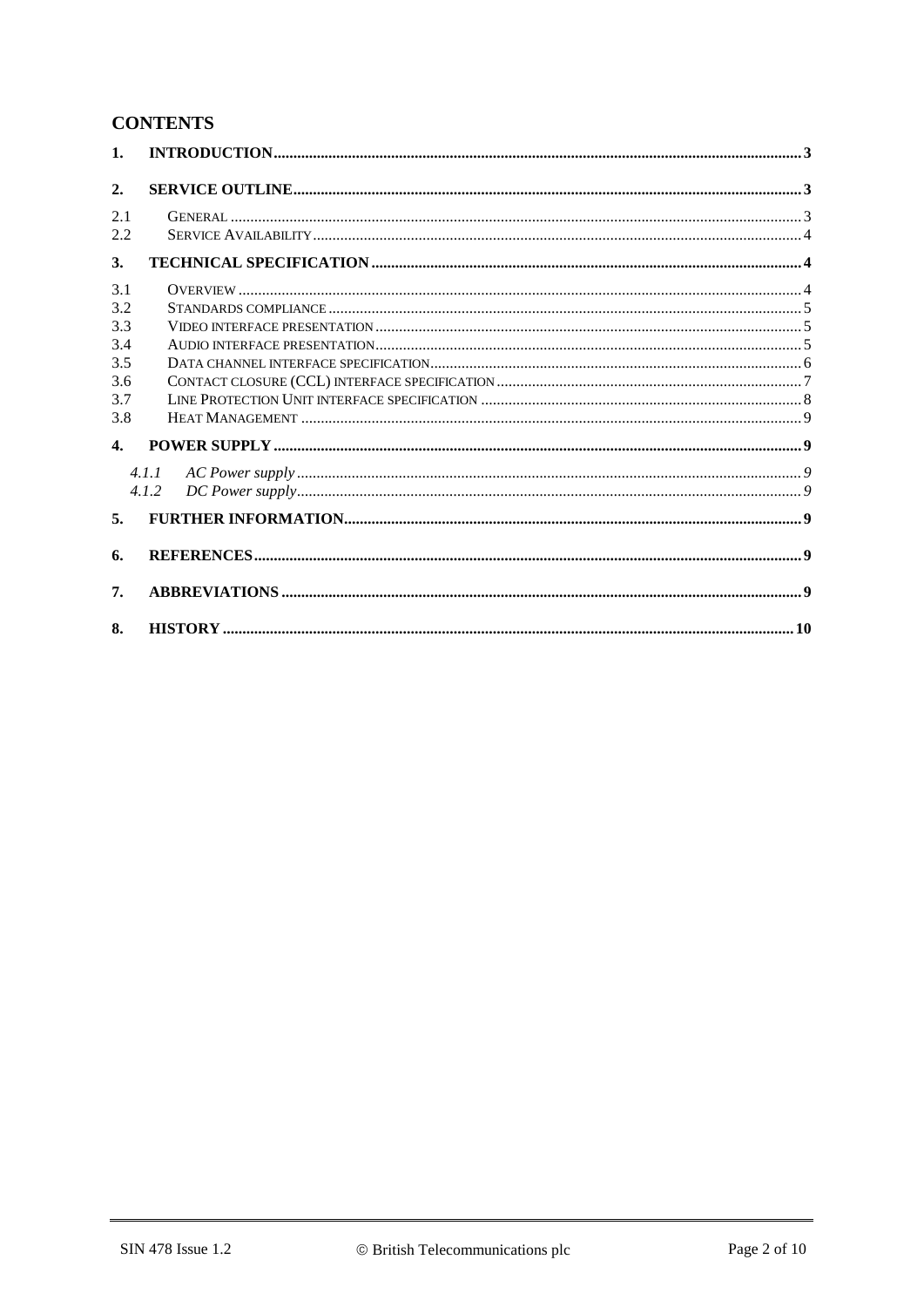### **1. Introduction**

This Suppliers Information Note (SIN) describes the Openreach CCTV Access uncompressed (analogue) service and provides technical information for terminal equipment manufacturers, suppliers and developers.

### **2. Service Outline**

#### **2.1 General**

The Openreach CCTV Access uncompressed (analogue) service provides high quality unidirectional zero-delay video connectivity between a remote CCTV Camera location and the CCTV Control room where the service terminates.

The 'A-end' of the Openreach CCTV Access circuit will be at the CCTV control room and the 'B-end' of the circuit will be at the remote CCTV camera location for the majority of circuits, however there maybe instances where this could also be a CCTV control room. The Communications Provider will connect their CCTV equipment to the NTE at each end of the service.

The CCTV Access uncompressed service will transport PAL video inputs to the NTE at the CCTV camera end in an uncompressed signal format suitable for transmission over the Openreach optical fibre network. At the control room end of the service these will be presented on the NTE as PAL video outputs.



The CCTV Access uncompressed service has the option of a 1, 4 or 8 video channels. Audio and telemetry data channels are also provided.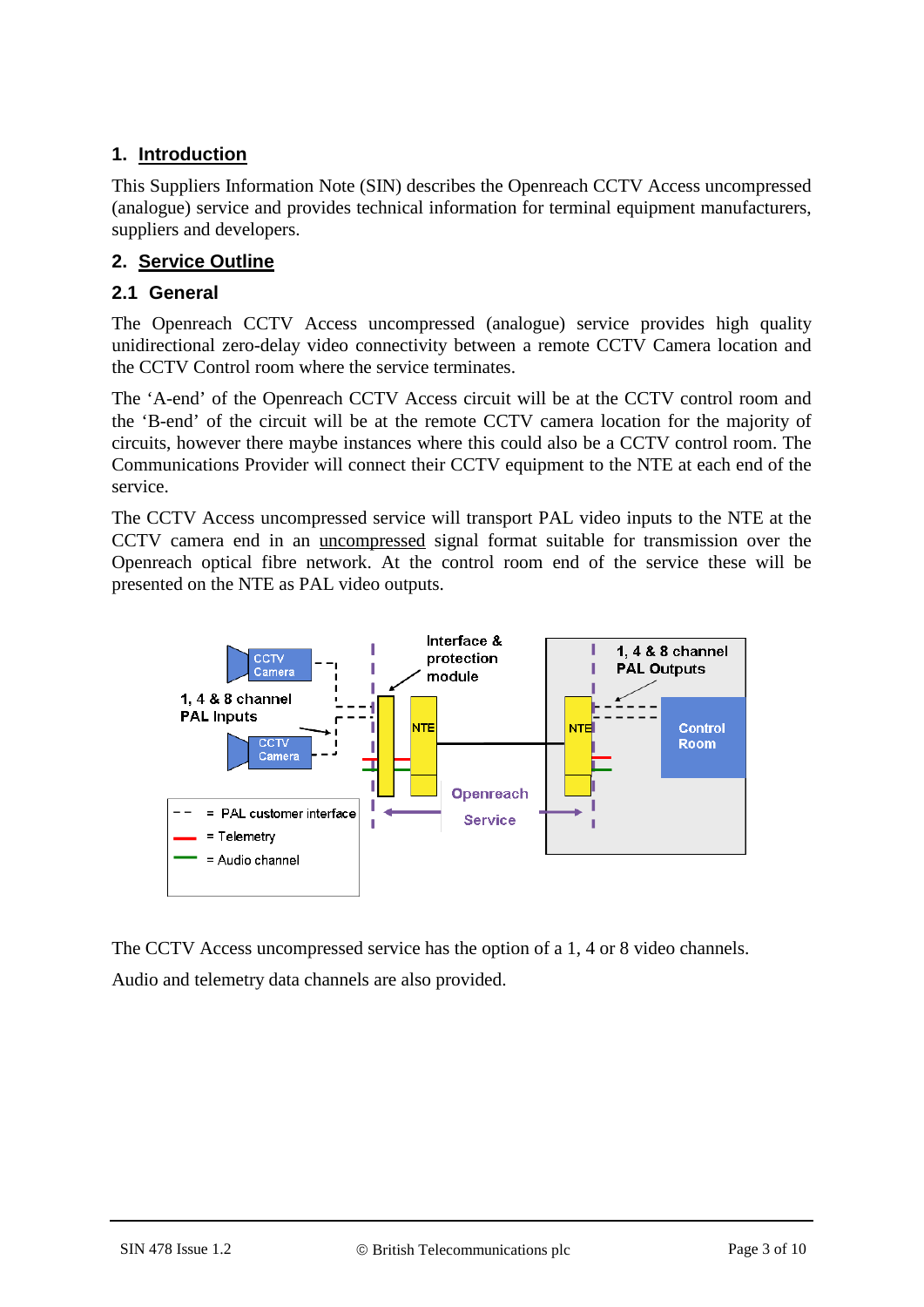### **2.2 Service Availability**

The CCTV Access uncompressed service is available on a point to point basis within the UK and is limited to a maximum fibre route length of 37km. Route distance checks are carried out as part of the initial survey work, when an order has been placed.

A main link is limited to a maximum of 20km radial distance measured between the BT Serving exchanges (intermediate and host exchanges) at each end of a CCTV Access service.

Orders that exceed these limitations will be rejected.



This is an end user site to end user site service only. All services are subject to survey. Connection from an end user site to a CP Point of Presence located in a BT Locate, CoLocate or Netlocate facility is not currently available.

This service cannot be used to provide connection between Communications Provider sites.

Please refer to the CCTV Access product handbook for details of the circuit options available [\(http://www.openreach.co.uk/orpg/products/cctvaccess/cctvaccess.doc\)](http://www.openreach.co.uk/orpg/products/cctvaccess/cctvaccess.doc).

### **3. Technical specification**

#### **3.1 Overview**

This product allows compliant CCTV circuits to be transported between locations in the UK using BT's telecommunications optical fibre infrastructure. This is achieved by utilising specific NTEs, which perform electrical to optical, and optical to electrical signal conversion at each end of an optical fibre.

The Control room end of the service (A-end) will use card type NTEs installed in a 3U high, 16-slot rack mounted chassis. The number of services that can be installed in a 16-slot chassis will depend on the service types terminated as some NTE cards occupy two or three card slots.

The CCTV Camera end of the analogue service (B-end) will use an NTE installed within a card module adapter. Line protection unit(s) will be fitted to the card module adapter to provide primary line protection and hum suppression. The customer interface will be presented as screw terminals and BNC connections on the line protection unit(s).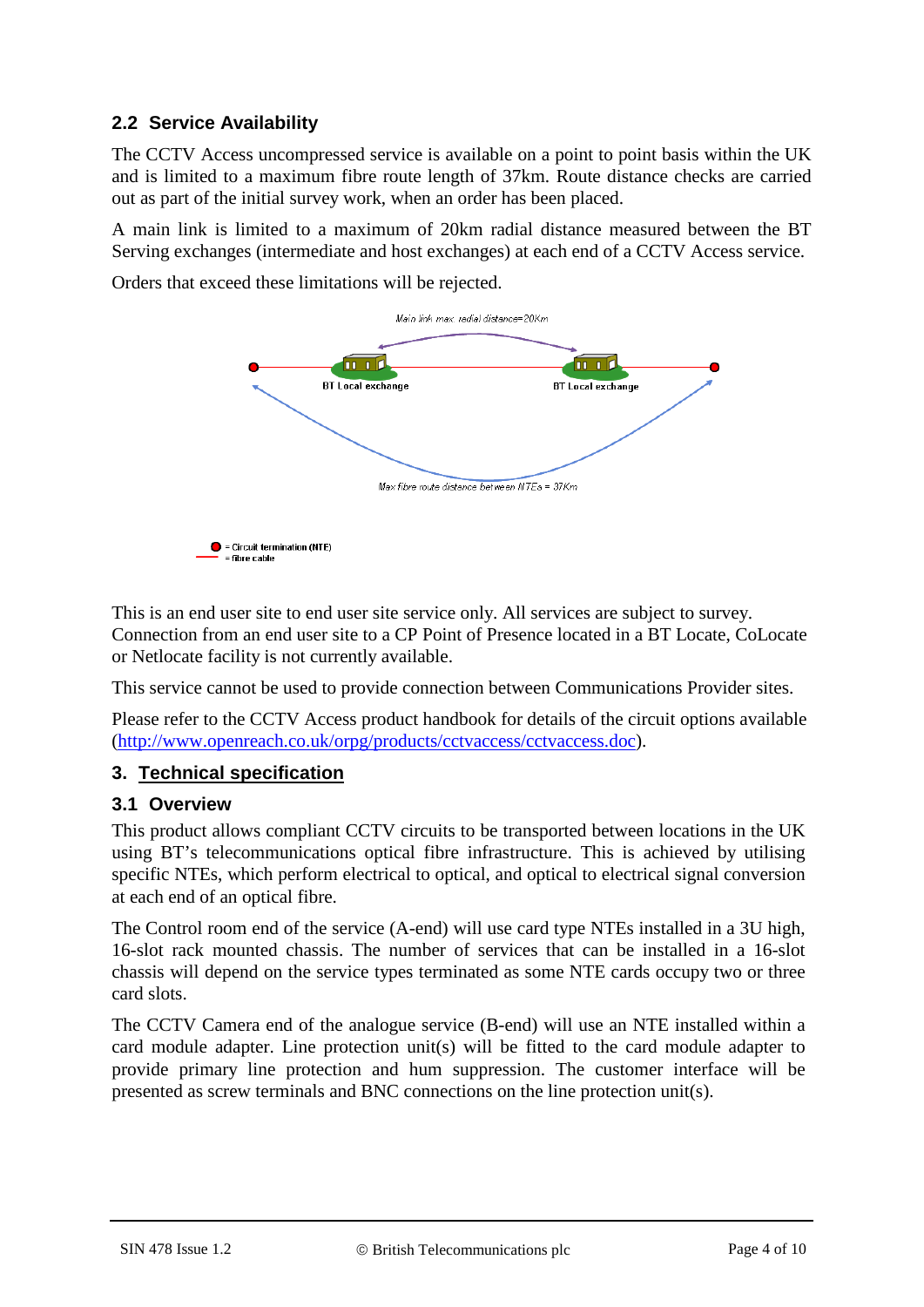### **3.2 Standards compliance**

Customer video signals presented to the NTE for transportation must comply with the PAL (Phase Alternate Line) video standard. Likewise, the signal handed back to the customer after transportation will comply with these requirements.

### **3.3 Video interface presentation**

Customer connection to each PAL video channel of the CCTV Access circuit is made via a 75Ω, female BNC connector on the NTE or line protection unit. Nominal signal input and output level is 1V pk-pk.

The NTE are intended for use with unbalanced,  $75\Omega$  video circuits.

### **3.4 Audio interface presentation**

Each CCTV Access circuit is provided with two bidirectional audio channels. The audio channels operate independently to the video.

The audio interface supports both balanced (both channels separately) and unbalanced wiring. The interfaces are normally presented as balanced circuits with  $600\Omega$  input impedance. Alternatively the audio input impedance can be set to high impedance ( $>10 \text{ k}\Omega$ ). Audio input impedance adjustment can only be applied to both channels - it is not possible to set one channel to  $600\Omega$  and the other to high impedance. The audio output impedance is fixed at 10 Ω.

At the A-end (CCTV control room) the connector type is RJ-45 female. At the B-end (CCTV camera) screw terminal connectors are presented (see section 3.7).

|                                                                                                | Pin            | <b>Balanced audio</b> | Unbalanced audio |
|------------------------------------------------------------------------------------------------|----------------|-----------------------|------------------|
| AUDIO 1                                                                                        | 1              | 1 out $(-)$           | Gnd              |
| 8                                                                                              | $\overline{2}$ | 1 out $(+)$           | 1 out            |
|                                                                                                | 3              | $2$ out $(-)$         | Gnd              |
| AUDIO <sub>2</sub><br>Note: Pin 1 of the RJ-45<br>socket is at the bottom<br>of the connector. | 4              | $2 \text{ in } (+)$   | $2$ in           |
|                                                                                                | 5              | $2 \text{ in } (-)$   | Gnd              |
|                                                                                                | 6              | 2 out $(+)$           | 2 out            |
|                                                                                                | 7              | $1$ in $(-)$          | Gnd              |
|                                                                                                | 8              | $1$ in $(+)$          | $1$ in           |
|                                                                                                | Gnd            |                       | Gnd              |

The table below shows the RJ-45 pin-out details:

For balanced audio, the Gnd connection is via the RJ-45 shield connection only.

If using an audio channel for FSK signals, the output can be distributed to up to four cameras although this figure depends on the length of the cabling, the type of cable used, as well as the input impedance of the receiving equipment. If the receiving equipment can be switched to high input impedance ( $\geq$ 10kΩ) then the number of distributions may be increased. Otherwise the use of an audio distribution amplifier is recommended.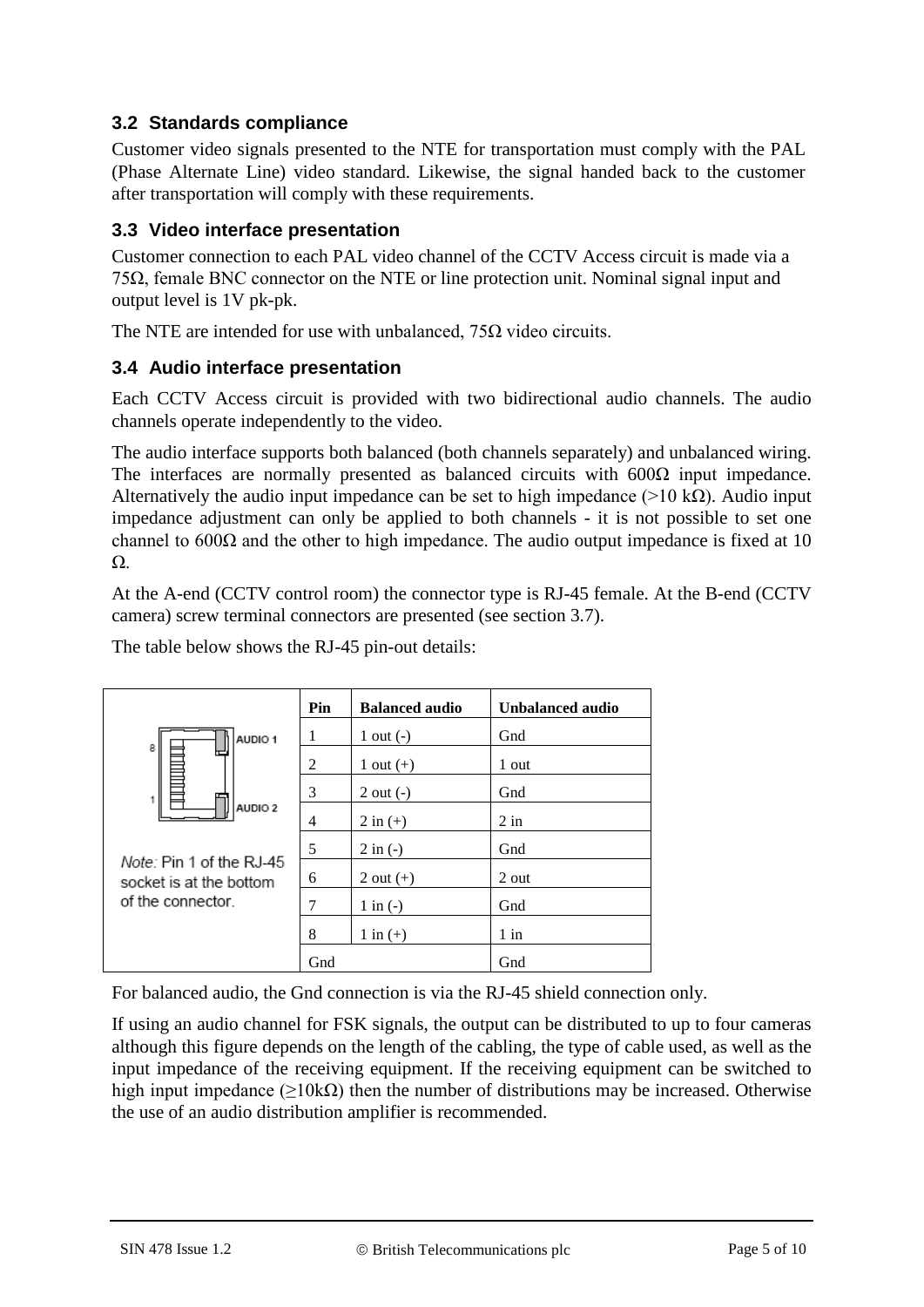#### **3.5 Data channel interface specification**

Each CCTV Access (uncompressed) NTE has 3 data channels. Data channels 1 and 2 can be set to either RS232, RS422, RS485 2-wire or RS485 4-wire (set by Openreach). Data channel 3 is fixed at RS232.

Data channel 1 shares its connector (RJ-45) with the CCL channel. Data channels 2 and 3 share the same connector..



Note: Pin 1 of the RJ-45 socket is at the bottom of the connector.

At the B-end (CCTV camera) screw terminal connectors are presented (see section 3.7).

| <b>CCL/Data 1 Connector Pin-out</b> |                                                                        |              |              |                   |              |
|-------------------------------------|------------------------------------------------------------------------|--------------|--------------|-------------------|--------------|
|                                     |                                                                        | Data 1       |              |                   |              |
|                                     |                                                                        |              |              | <b>RS485</b>      | <b>RS485</b> |
| Pin                                 | <b>CCL</b>                                                             | <b>RS232</b> | <b>RS422</b> | $(2\text{-wire})$ | $(4-wire)$   |
|                                     |                                                                        |              | In $(+)$     | $In/out (+)$      | In $(+)$     |
| $\mathfrak{D}$                      |                                                                        | In           | In $(-)$     | In/out $(-)$      | In $(-)$     |
| 3                                   |                                                                        | Out          | $Out (+)$    |                   | Out $(+)$    |
| $\overline{4}$                      | CCL in                                                                 |              |              |                   |              |
| 5                                   | Gnd                                                                    | Gnd          | Gnd          | Gnd               | Gnd          |
| 6                                   |                                                                        |              | $Out(-)$     |                   | $Out(-)$     |
| 7                                   | CCL out A                                                              |              |              |                   |              |
| 8                                   | CCL out B                                                              |              |              |                   |              |
|                                     | RS485 2-wire connects to the INPUT pins only at both ends of the link. |              |              |                   |              |

| Data 2 / Data 3 Connector Pin-out |              |              |                   |              |              |
|-----------------------------------|--------------|--------------|-------------------|--------------|--------------|
|                                   | Data 2       |              |                   |              | Data 3       |
|                                   |              |              | <b>RS485</b>      | <b>RS485</b> |              |
| Pin                               | <b>RS232</b> | <b>RS422</b> | $(2\text{-wire})$ | $(4-wire)$   | <b>RS232</b> |
|                                   |              | In $(+)$     | $In/out (+)$      | In $(+)$     |              |
| $\overline{2}$                    | In           | In $(-)$     | In/out $(-)$      | In $(-)$     |              |
| 3                                 | Out          | Out $(+)$    |                   | Out $(+)$    |              |
| 4                                 | Gnd          | Gnd          | Gnd               | Gnd          | Gnd          |
| 5                                 | Gnd          | Gnd          | Gnd               | Gnd          | Gnd          |
| 6                                 |              | $Out(-)$     |                   | $Out(-)$     |              |
|                                   |              |              |                   |              | In           |
| 8                                 |              |              |                   |              | Out          |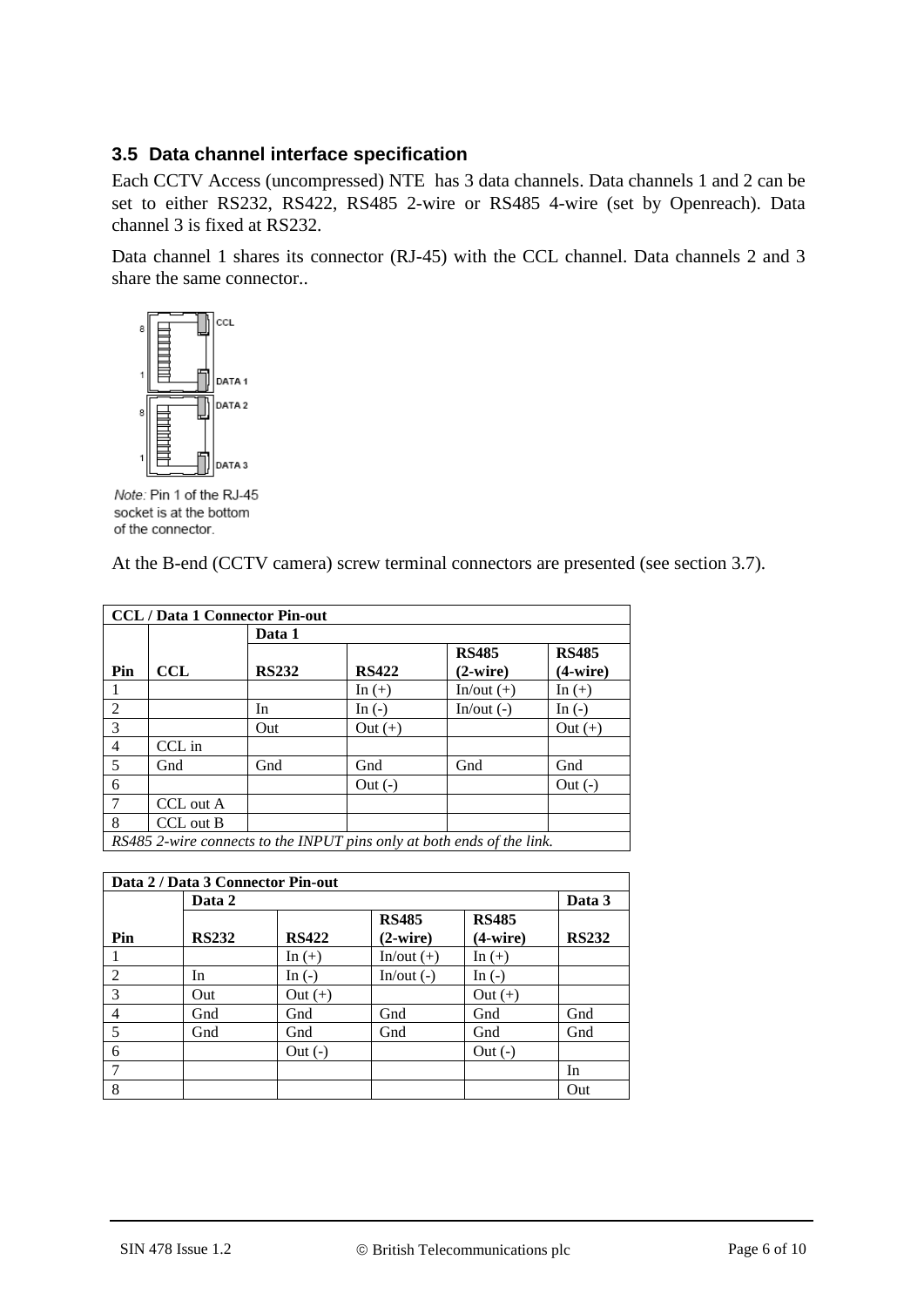### **3.6 Contact closure (CCL) interface specification**

One bi-directional Contact Closure (CCL) circuit is provided. This can be used to extend an alarm or similar condition from the NTE at the CCTV camera end to the NTE at the control room end, or vice-versa.

At the A-end the CCL connector is a shielded RJ-45 socket with integral LEDs (shared with data channel 1). Either or both CCL transmission directions can be configured for Video Source Alarm (VSA) monitoring.

|     | <b>CCL Connector Pin-out</b> |  |  |
|-----|------------------------------|--|--|
| Pin | $\operatorname{CCL}$         |  |  |
|     | CCL in                       |  |  |
| 5   | Gnd                          |  |  |
|     | CCL out A                    |  |  |
| 8   | CCL out B                    |  |  |

At the B-end (CCTV camera) screw terminal connectors are presented (see section 3.7). Maximum output switching current is 1Amp @ 30V DC.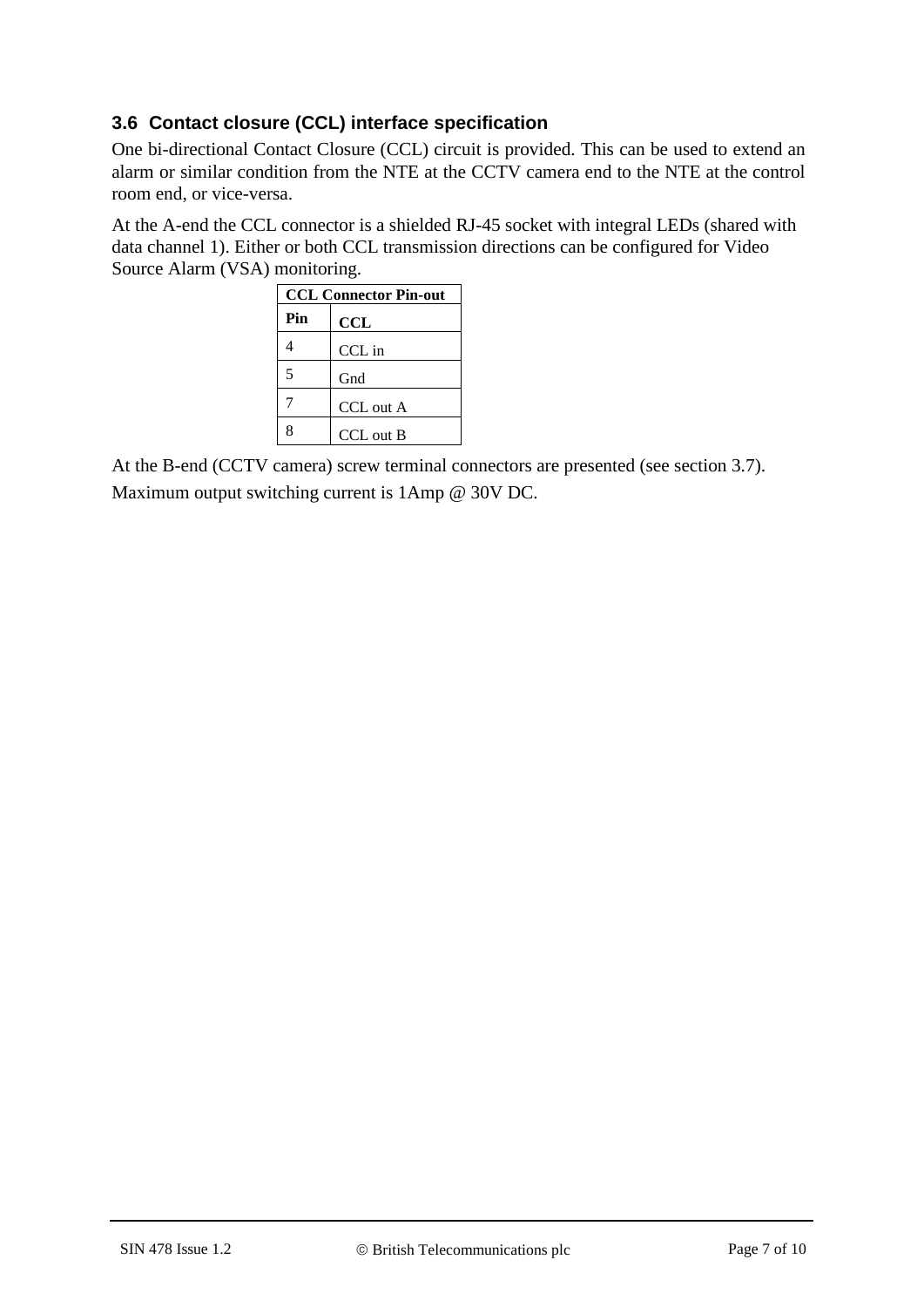### **3.7 Line Protection Unit interface specification**

At the B end (i.e. remote camera end) of the CCTV Access circuit, line protection units are fitted to the card module adapter which contains the NTE card.

Customer connection to each PAL video channel of the CCTV Access circuit is made via a 75Ω, female BNC connector on the line protection unit. Nominal signal input and output level is 1V pk-pk.

Customer connection to the Audio, Data and Contact Closure circuits is via screw terminals presented on the line protection unit.

| <b>Screw Terminal Connector (customer interface)</b> |                |               |              |              |                           |
|------------------------------------------------------|----------------|---------------|--------------|--------------|---------------------------|
| <b>Connector</b>                                     | Pin            | <b>Signal</b> |              |              |                           |
| <b>CCL</b>                                           | $\mathbf{1}$   | CCL in        |              |              |                           |
|                                                      | $\overline{2}$ | Gnd           |              |              |                           |
|                                                      | 3              | CCL out A     |              |              |                           |
|                                                      | $\overline{4}$ | CCL out B     |              |              |                           |
| <b>DATA</b><br>1 & 2                                 |                | <b>RS232</b>  | <b>RS422</b> | RS485 (2w)   | RS485(4w<br>$\mathcal{E}$ |
|                                                      | $\mathbf{1}$   |               | In $(+)$     | $In/Out (+)$ | In $(+)$                  |
|                                                      | $\overline{2}$ | In            | In $(-)$     | $In/Out(-)$  | In $(-)$                  |
|                                                      | 3              | Ground        | Ground       | Ground       | Ground                    |
|                                                      | $\overline{4}$ | Out           | Out $(+)$    |              | Out $(+)$                 |
|                                                      | 5              |               | Out $(-)$    |              | Out $(-)$                 |
| DATA 3                                               | $\mathbf{1}$   | RS232 in      |              |              |                           |
|                                                      | $\overline{2}$ | Gnd           |              |              |                           |
|                                                      | 3              | RS232 out     |              |              |                           |
| <b>AUDIO1</b>                                        | $\mathbf{1}$   | Out $(+)$     |              |              |                           |
|                                                      | $\overline{2}$ | $Out(-)$      |              |              |                           |
|                                                      | 3              | Gnd           |              |              |                           |
|                                                      | 4              | In $(+)$      |              |              |                           |
|                                                      | 5              | In $(-)$      |              |              |                           |
| <b>AUDIO 2</b>                                       | $\mathbf{1}$   | Out $(+)$     |              |              |                           |
|                                                      | $\overline{2}$ | Out $(-)$     |              |              |                           |
|                                                      | 3              | Gnd           |              |              |                           |
|                                                      | $\overline{4}$ | In $(+)$      |              |              |                           |
|                                                      | 5              | In $(-)$      |              |              |                           |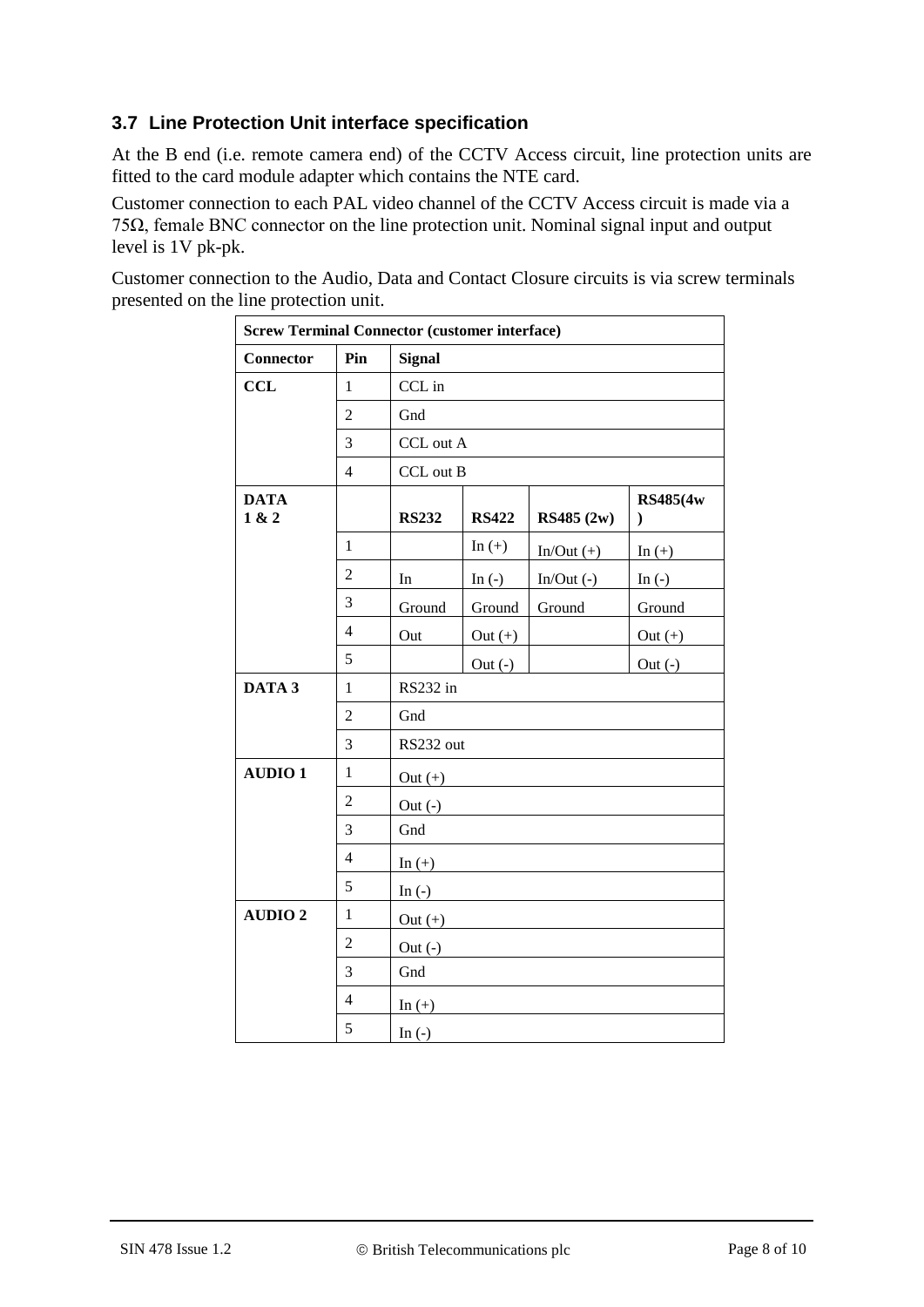### **3.8 Heat Management**

The permitted NTE operating temperature range is  $-10$  to  $+60^{\circ}$ C. The permitted humidity can be in the range 0 to 90% in non-condensing conditions. The permitted storage temperature range is  $-30$  to  $+70^{\circ}$ C.

#### **4. Power supply**

#### **4.1.1 AC Power supply**

Each NTE will require one 240 Volt AC power supply using 13 Amp switched sockets which must be provided within 1.5 metres of the NTE for each NTE provided.

In addition to the NTE power requirements a 50Hz AC mains supply 13amp socket should also be provided, in close proximity to the NTEs, to power Openreach test equipment during both initial commissioning and subsequent maintenance support activities.

#### **4.1.2 DC Power supply**

A DC power supply option is not currently available for CCTV Access.

#### **5. Further information**

For enquiries concerning connection availability between particular sites and for further "sales and marketing" information about this service please contact your BT Account Manager or Openreach Customer Business Manager.

See [http://www.openreach.co.uk.](http://www.openreach.co.uk/)

If you have enquiries relating to this document then please email: [sinet.helpdesk@bt.com](mailto:sinet.helpdesk@bt.com)

For information on where to obtain these referenced documents, please see the document sources list at <http://www.btplc.com/sinet/>

#### **6. References**

| <b>IEEE 802.3</b> | <b>LAN/MAN CSMA/CD Access Method</b> |
|-------------------|--------------------------------------|
| <b>IEEE 802.1</b> | LAN/MAN Bridging & Management        |

#### **7. Abbreviations**

| <b>AC</b>   | <b>Alternating Current</b>                   |
|-------------|----------------------------------------------|
| <b>BNC</b>  | <b>Bayonet Neill-Concelman</b>               |
| DC          | Direct Current                               |
| <b>CCTV</b> | <b>Closed Circuit Television</b>             |
| <b>FSK</b>  | Frequency Shift Keying                       |
| <b>NTE</b>  | <b>Network Terminating Equipment</b>         |
| <b>SIN</b>  | Suppliers' Information Note (BT Publication) |
| PAL         | Phase Alternate Line                         |